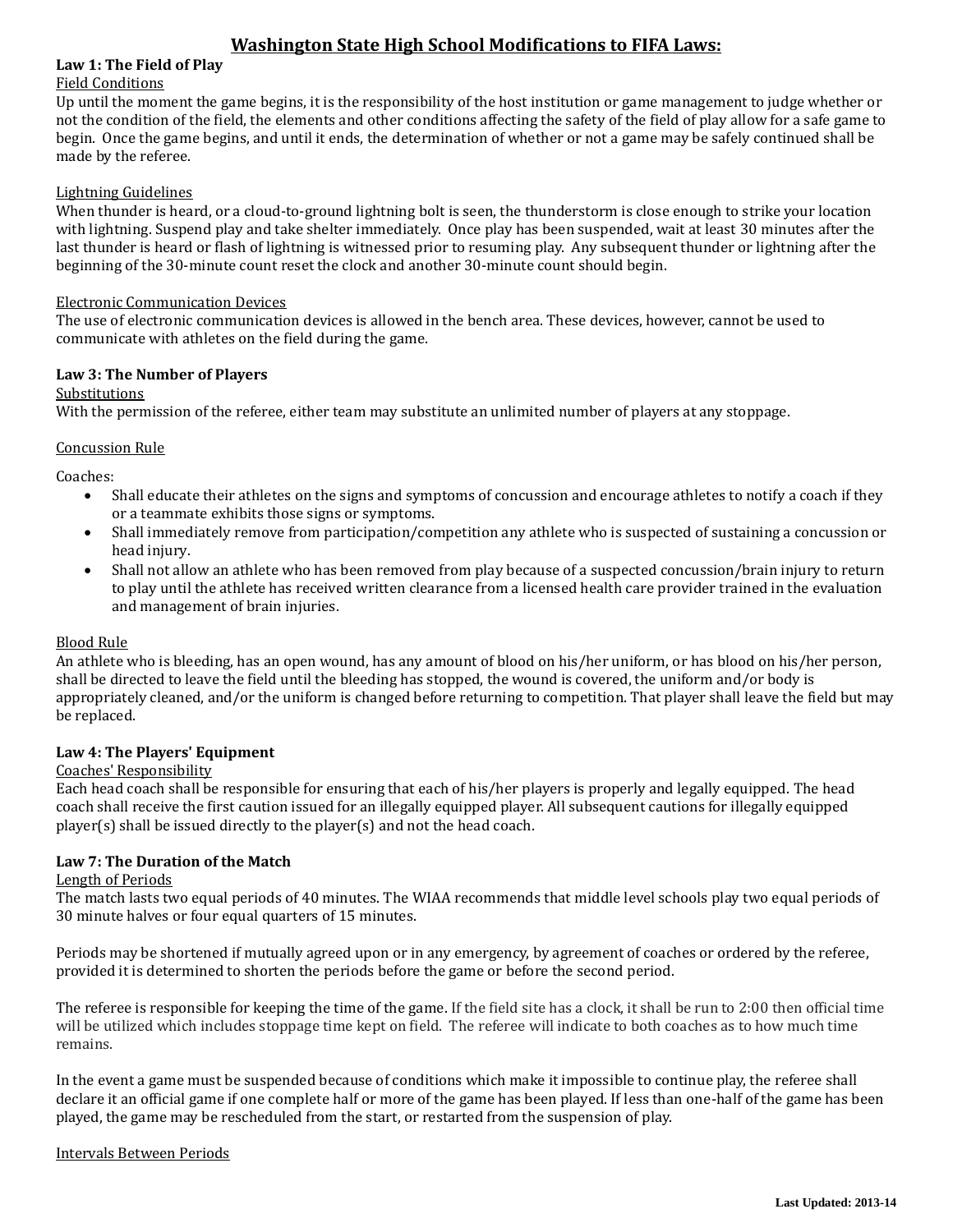The halftime interval shall be 10 minutes unless opposing coaches mutually agree to a different length.

### Tie Games

State Tournament Games: Two (2) golden goal five (5) minute overtimes. If still tied, kicks from the mark will decide the results.

## **Law 12: Fouls and Misconduct**

#### Player Send Off

A player, substitute or substituted player who has been shown a red card may remain in the team area.

### Coach / Adult Bench Personnel

A coach or other adult bench personnel, who has been cautioned, should be shown a yellow card.

A coach or other adult bench personnel who has been shown a red card must leave the vicinity of the playing area immediately and may not have contact, direct or indirect, with the team during the remainder of the game. Failure to comply shall result in termination of the game.

### **Appendix - Law 4: The Players' Equipment**

#### Required Equipment

The required player equipment includes a jersey, shorts, socks, suitable shoes and shinguards which shall provide adequate and reasonable protection, be professionally manufactured, age- and size-appropriate, not altered to decrease protection, worn under the socks, and are worn with the bottom edge no higher than 2 inches above the ankle. Shinguards must meet the National Operating Committee on Standards for Athletic Equipment (NOCSAE) specifications. The NOCSAE seal and the appropriate height range of the player shall appear on the shinguard. The NOCSAE seal and height range shall be permanently marked on the front of the shinguard. Equipment shall not be modified from its original manufactured state and shall be worn in the manner the manufacturer intended it to be worn. It is also recommended that male players wear a supporter and protective cup. Requirements for uniforms:

Jerseys and socks of opposing teams shall be of contrasting colors and, in the event of a similarity of color; the home team shall be responsible for making the necessary change.

The home team shall wear solid white jerseys and solid white socks, and the visiting team shall wear dark jerseys and socks. Prior to and during the game, jerseys shall be tucked into the shorts, unless manufactured to be worn outside.

Both socks shall be the same color, with a single dominant color, but not necessarily the color of the jersey. Tape applied to socks cannot change the basic color of the socks.

A manufacturer's logo/trademark appearing on both sides of the socks is legal.

If visible apparel is worn under the jersey and/or shorts, it shall be of a similar length, all alike and of a solid color.

One manufacturer's logo/trademark or reference is permitted on the outside of each item which may not exceed 2¼ square inches and may not exceed 2¼ inches in any dimensions.

An American flag, not to exceed 2 by 3 inches, and either a commemorative or memorial patch, not to exceed 4 square inches and with written state association approval, may be worn on the jersey provided neither the flag nor the patch interferes with the visibility of the number.

When an illegally uniformed team is unable to correct the situation or cannot verify state association approval of the uniform, the game shall be played. The referee must, however, notify the state association following the game.

Except for the uniform of the goalkeeper, jerseys, shorts and socks of teammates shall be of similar color, design and pattern.

All jerseys shall be numbered on the back with a different Arabic number at least six inches in height and on the front (jerseys or shorts) with the same number, which shall be at least 4 inches in height. Numbers shall be of contrasting color to the jersey (or shorts) and clearly visible.

Only those names, patches, emblems, logos or insignias referencing the school are permitted on the team uniform, with the exception of a manufacturer's logo, American flag or an approved commemorative patch. The player's name may also appear on the team uniform.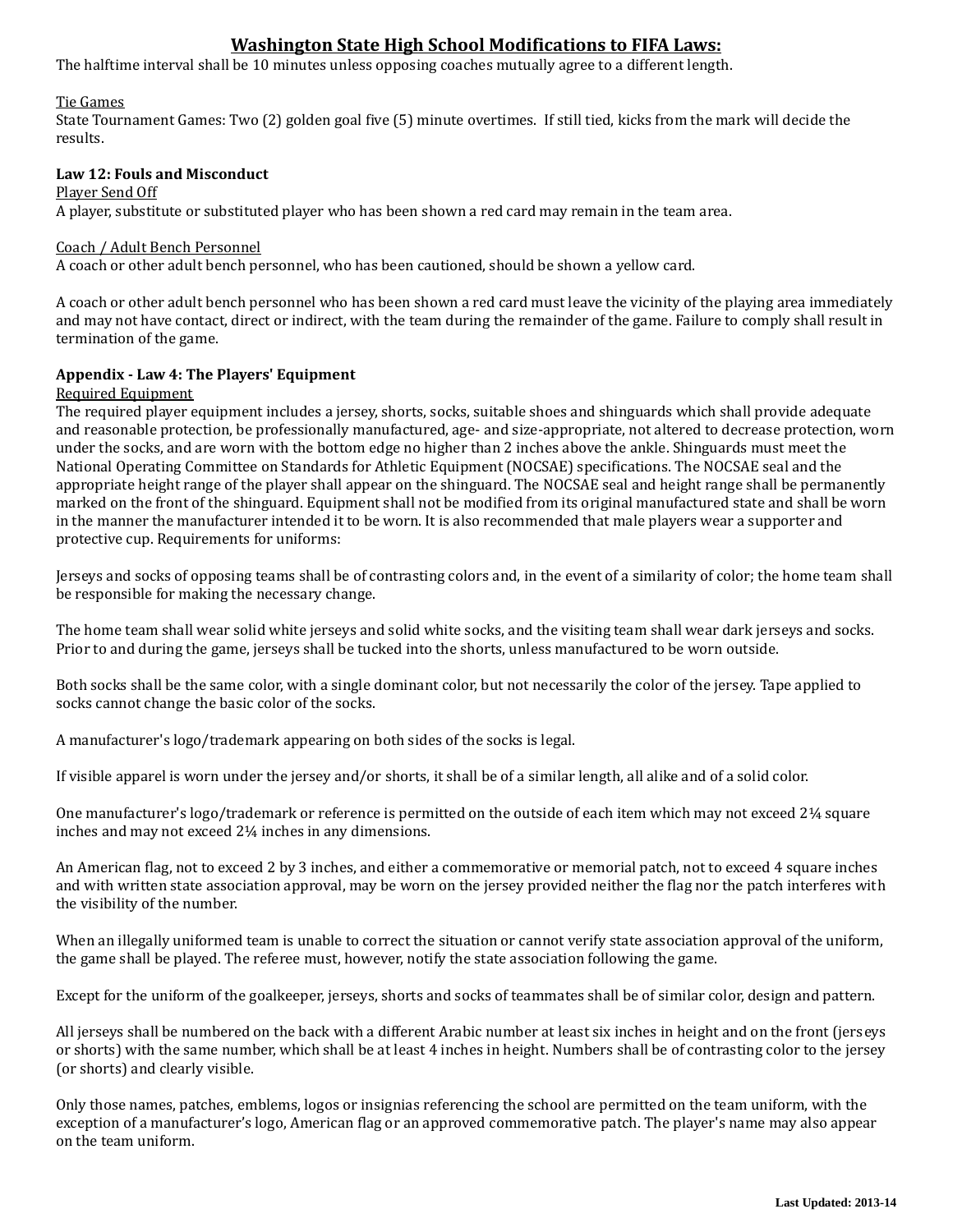The jersey of the goalkeeper shall be distinctly different from that of any teammate or opponent, except the other goalkeeper. The shorts or pants and socks of the goalkeeper are not required to be the same color as his/her teammates, but must comply with rule the requirements for a manufacturer's logo.

Shoes with soles containing metal (aluminum, magnesium, titanium, etc.), leather, rubber, nylon, or plastic cleats, studs, or bars, whether molded as part of the sole or detachable, are allowed as long as the referee does not consider them dangerous or they have been altered in any way creating sharp edges thus rendering them unsafe.

The WIAA recommends that team captains wear an upper arm band of a contrasting color.

Substitutes shall wear distinguishing pinnies when warming up outside of the team area.

## Other Equipment

Illegal equipment shall not be worn by any player. This applies to any equipment which, in the opinion of the referee, is dangerous or confusing. Types of equipment which are illegal include, but are not limited to, the following:

- projecting metal or other hard plates, or projections on clothing or person;
- head, arm, thigh or hip pads containing sole leather, fiber, metal or any unyielding materials;
- hard and unyielding items (guards, casts, braces, etc.) on the hand, wrist, forearm, elbow, upper arm or shoulder unless covered, and must be padded with a closed-cell, slow recovery foam padding no less than ½-inch thick;
- shinguards which have exposed sharp edges or have been altered;
- spectacle guards;
- knee braces which are altered from the manufacturer's original design/production. Knee braces that are unaltered are legal and do not require any additional padding;
- ankle braces which are altered from the manufacturer's original design/production. Non-metal ankle braces that are unaltered are legal and may be worn outside a sock. Ankle braces of metal or unyielding material that are unaltered are legal if covered by a sock;
- helmets, hats, caps or visors.

Exceptions:

- The goalkeeper may wear a head protector made of closed-cell, slow-recovery rubber or other similar material that stays soft in its final form. This head protector shall not have a bill, or other protruding design. It shall not cover the face, other than the forehead, and shall be secured by a chin strap.
- The goalkeeper may wear a soft-billed baseball style hat or soft-billed visor. If worn in conjunction with a head protector, it is to be worn outside and may not be attached to the head protector.
- By state association adoption, players may wear soft and yielding caps during inclement weather. Caps must be alike in color.

**NOTE:** The wearing of illegal uniforms or equipment is prohibited even though the coaches of both teams approve it.

Hair control devices may be worn if made of soft material and not for adornment.

Sweatbands may be worn on the head or wrist if made of soft material.

Jewelry shall not be worn except for religious or medical medals.

- A religious medal must be taped and worn under the uniform.
- A medical alert must be taped and may be visible.

All permissible artificial limbs must be padded with a closed-cell, slow recovery foam padding no less than a ½-inch thick.

**NOTE:** Each state association may, in keeping with applicable laws, authorize exceptions to playing rules to provide reasonable accommodations to individual participants with disabilities and/or special needs, as well as those individuals with unique and extenuating circumstances. The accommodations should not fundamentally alter the sport, allow an otherwise illegal piece of equipment, create risk to the athlete, others or place opponents at a disadvantage.

Hearing aids worn in or behind the ears are legal provided that the device does not create a threat of injury.

A tooth and mouth protector (intraoral), which shall include an occlusal (protecting and separating the bite surfaces) and labial (protecting the teeth and supporting structures) portion and covering the posterior teeth with adequate thickness, is legal. It is recommended that the protector be properly fitted and:

- Constructed from a model made from the individual's teeth.
- Constructed and fitted to the individual by impressing the teeth into the tooth and mouth protector itself.